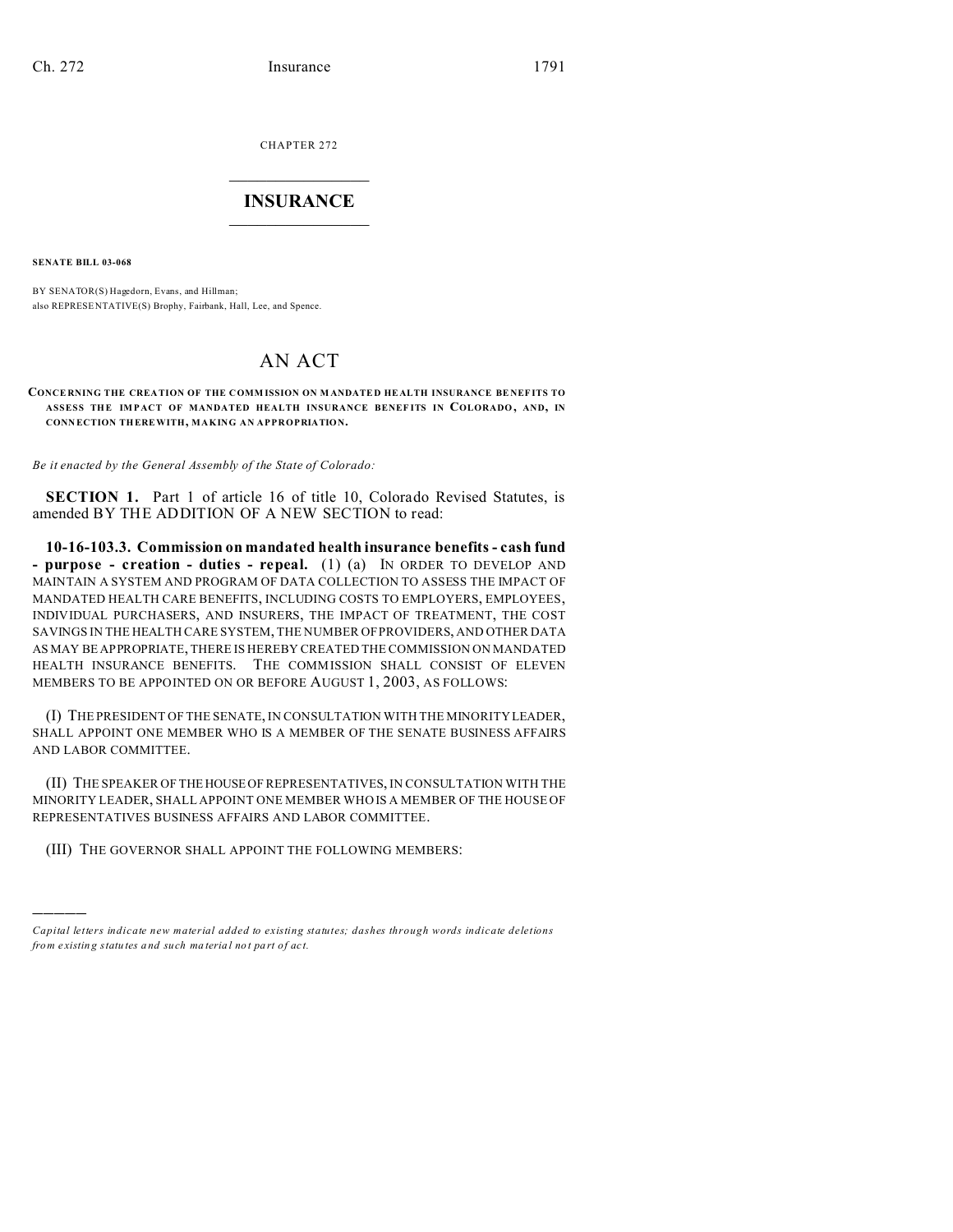(A) ONE MEMBER WHO IS AN EMPLOYEE OF THE DIVISION OF INSURANCE;

(B) ONE MEMBER WHO IS A REPRESENTATIVE OF THE HEALTH INSURANCE INDUSTRY;

(C) ONE MEMBER WHO REPRESENTS A HEALTH MAINTENANCE ORGANIZATION;

(D) TWO MEMBERS WHO REPRESENT HEALTH CARE PROVIDERS;

(E) TWO MEMBERS WHO ARE PRIVATE CITIZENS, ONE WITH AN INTEREST IN MANDATED HEALTH INSURANCE BENEFITS, AND ONE WHO IS A REPRESENTATIVE OF A CONSUMER HEALTH ADVOCACY GROUP; AND

(F) TWO MEMBERS WHO ARE BUSINESS OWNERS WITH LESS THAN FIFTY EMPLOYEES EACH, ONE WHOSE BUSINESS IS LOCATED IN THE DENVER METROPOLITAN AREA AND ONE WHOSE BUSINESS IS LOCATED IN A RURAL AREA.

(b) ALL MEMBERS SHALL BE APPOINTED FOR A TERM OF FIVE YEARS; EXCEPT THAT APPOINTMENTS MAY BE MADE BY THE GOVERNOR TO FILL VACANCIES FOR UNEXPIRED TERMS.

(c) THE COMMISSION SHALL APPOINT A CHAIR, AS DETERMINED BY THE APPOINTED **MEMBERS** 

(2) THE COMMISSION SHALL MEET REGULARLY AND AT THE REQUEST OF THE SPEAKER OF THE HOUSE OF REPRESENTATIVES OR THE PRESIDENT OF THE SENATE. A MAJORITY OF THE MEMBERS OF THE COMMISSION SHALL CONSTITUTE A QUORUM.

(3) THE MEMBERS OF THE COMMISSION SHALL SERVE WITHOUT COMPENSATION, BUT SHALL BE REIMBURSED FOR ALL REASONABLE AND NECESSARY EXPENSES INCURRED IN THE PERFORMANCE OF THEIR DUTIES. SUCH MEMBERS SHALL RECEIVE REIMBURSEMENTS FOR NO MORE THAN EIGHT MEETINGS IN ANY CALENDAR YEAR.

(4) (a) THE STAFF OF THE DIVISION OF INSURANCE SHALL ASSIST THE COMMISSION IN CARRYING OUT ITS DUTIES UNDER THIS SECTION.

(b) THE DIVISION OF INSURANCE STAFF SHALL SEEK INPUT FROM THE COMMISSION REGARDING THE FISCAL ANALYSIS OF ANY PROPOSED LEGISLATIVE MEASURE CONTAINING A MANDATED HEALTH INSURANCE BENEFIT.

(c) IN CONDUCTING THE ACTIVITIES OF THE COMMISSION UNDER THIS SECTION, THE DIVISION OF INSURANCE MAY ACCEPT AND EXPEND FEDERAL FUNDS, GRANTS, GIFTS, AND DONATIONS.

(5) IN CARRYING OUT ITS DUTIES AND FUNCTIONS UNDER THIS SECTION, THE COMMISSION SHALL:

(a) REVIEW AND EVALUATE THE MANDATORY HEALTHCARECOVERAGE PROVISIONS IN SECTION 10-16-104, AND AS NECESSARY, ANY OTHER STATUTORY PROVISIONS RELATING TO MANDATORY HEALTH CARE COVERAGE;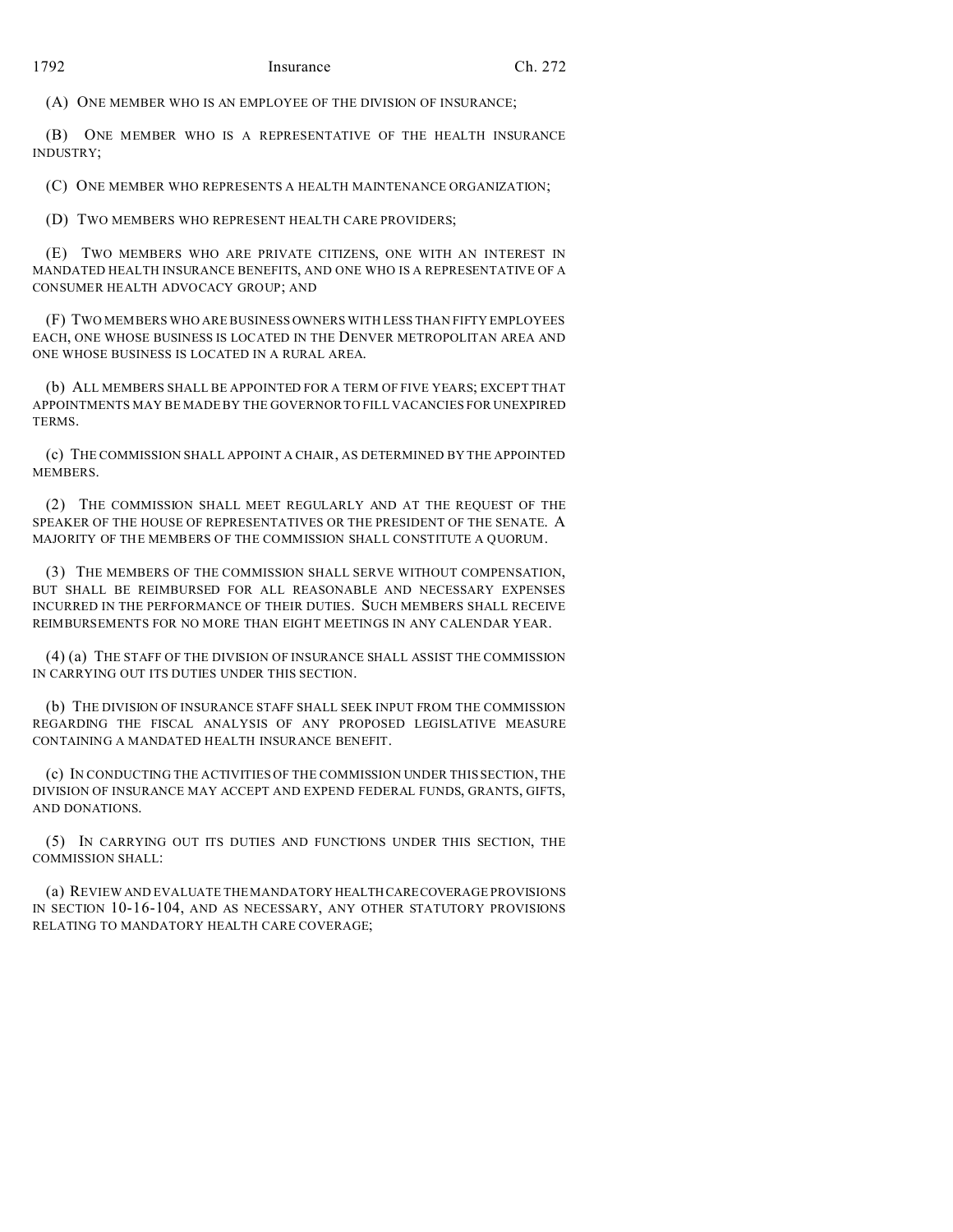(b) ADVISE AND ASSIST THE DIVISION OF INSURANCE ON MATTERS RELATING TO MANDATED INSURANCE BENEFITS RULES;

(c) REQUEST INFORMATION AND PRESCRIBE THE FORMAT, CONTENT, AND TIMING OF THE INFORMATION TO BE SUBMITTED TO THE COMMISSION IN ITS ASSESSMENT OF PROPOSED AND EXISTING MANDATED BENEFITS;

(d) ASSESS PROPOSED MANDATED BENEFITS AND OTHER STUDIES OF MANDATED BENEFITS ISSUES AS REQUESTED BY THE GENERAL ASSEMBLY;

(e) PROVIDE INFORMATION AND RECOMMENDATIONS RELATING TO ANY SYSTEM OF MANDATED HEALTH INSURANCE BENEFITS TO THE GOVERNOR AND ANY STANDING COMMITTEE OF THE GENERAL ASSEMBLY UPON REQUEST;

(f) MAKE RECOMMENDATIONS TO THE GENERAL ASSEMBLY REGARDING A STANDARD HEALTH BENEFITS PLAN FOR COLORADANS THAT INCLUDES THE NECESSARY BENEFIT PROVISIONS TO BE INCLUDED PURSUANT TO A STUDY AND FINDINGS OF THE COMMISSION;

(g) REPORT ANNUALLY ON THE ACTIVITIES OF THE COMMISSION TO THE GENERAL ASSEMBLY BY DECEMBER 1 OF EACH YEAR; AND

(h) MAKE RECOMMENDATIONS TO THE APPLICABLE STANDING COMMITTEE, TASK FORCE, OR INTERIM COMMITTEE OF THE GENERAL ASSEMBLY BASED ON THE FINDINGS OF THE COMMISSION TO ENABLE THE FORMULATION OF LEGISLATION TO IMPLEMENT SUCHFINDINGS. WHENEVER APPLICABLE, SUCH RECOMMENDATIONS SHALLCONSIDER THEREPORT SUBMITTED BY THE ENTITY THAT SEEKS LEGISLATIVE ACTION MANDATING A HEALTH COVERAGE OR OFFERING A HEALTH COVERAGE PURSUANT TO SECTION 10-16-103.

(6) WHEN A LEGISLATIVE MEASURE CONTAINING A MANDATED HEALTH INSURANCE BENEFIT IS PROPOSED ON AND AFTER THE EFFECTIVE DATE OF THIS ACT, THE STANDING COMMITTEE OF THE GENERAL ASSEMBLY HAVING JURISDICTION OVER THE PROPOSED LEGISLATION, AS DETERMINED BY THE SPEAKER OF THE HOUSE OF REPRESENTATIVES OR THE PRESIDENT OF THE SENATE DEPENDING ON THE HOUSE OF ORIGIN, SHALL REQUEST THAT THE COMMISSION PREPARE AND FORWARD TO SUCH COMMITTEE A STUDY THAT ASSESSES THE SOCIAL AND FINANCIAL IMPACT OF THE PROPOSED MANDATE WITHIN A TIME PERIOD DEEMED APPROPRIATE BY THE CHAIR OF SUCH COMMITTEE.

(7) (a) THE COMMISSIONER SHALL ASSESS AGAINST INSURERS ANY FEES AS MAY BE REASONABLE AND NECESSARY FOR THE OPERATION OF THE COMMISSION. THE AMOUNT OF THE FEES SHALL BE DETERMINED BY RULEOFTHE COMMISSIONER; EXCEPT THAT THE TOTAL AMOUNT OF FEES ASSESSED IN ANY TWELVE-MONTH PERIOD SHALL NOT EXCEED TWENTY THOUSAND DOLLARS. SUCH FEES SHALL BE ASSESSED ONLY WHEN IT IS DETERMINED BY THE COMMISSIONER THAT THE PROJECTED OPERATING REVENUES OF THE COMMISSION WILL NOT BE ADEQUATE OVER THE NEXT TWELVE-MONTH PERIOD TO PROVIDE FOR THE NECESSARY EXPENSES PURSUANT TO SUBSECTIONS (3) AND (4) OF THIS SECTION. IN THE EVENT THAT ANY INSURER FAILS TO PAY ITS FEE TO THE COMMISSION IN ACCORDANCE WITH THE TIME FRAMES SET FORTH BY RULE, THE COMMISSIONER IS AUTHORIZED TO UTILIZE ALL POWERS